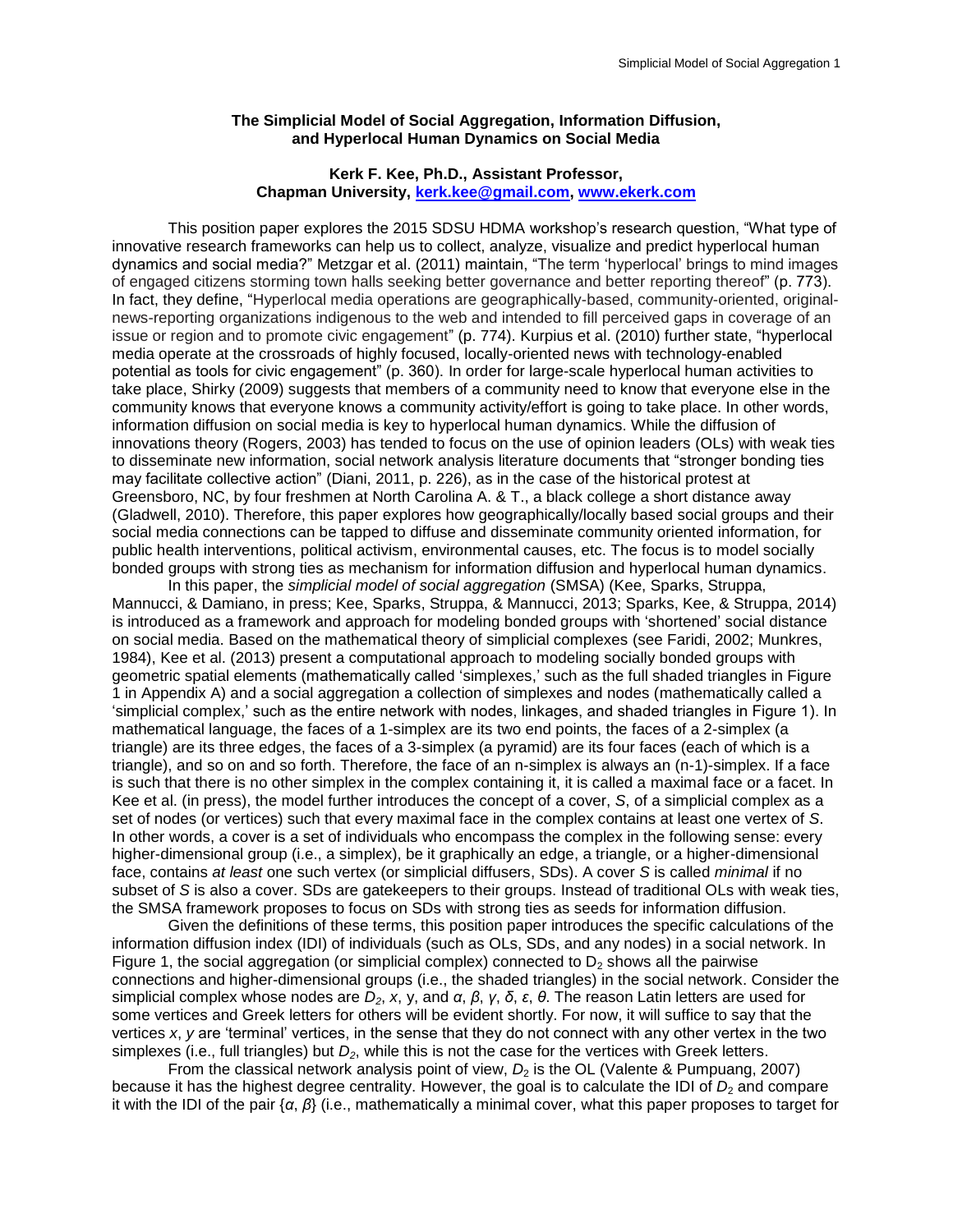hyperlocal human dynamics and information diffusion on social media). In order to follow the calculations below, we will assign IDI's of 1 to any direct link (such as  $D_2$ -x, one degree separation), 0.5 to any doublelink (such as *D*2-*θ*-*α*, two degree separation), 1.4 (to approximate √2) to any simplicial link (such as *α*-*β*, because *α* and *β* belong to a socially bonded group represented by the full shaded triangle), 0.7 for simplicial double-link (such as *α*-*β*-*γ*), and 0.6 to a mixed double-link (such as *D*2-*α*-*β*). The existence of a two-dimensional simplex (as in the triangle connecting *α*, *β*, and *γ*) shortens, so to speak, the distances between vertices, and increases the IDI's.

According to the SMSA framework, the IDI along a path of social distance  $d$  is  $(1/2)^{(d-1)}$ , and that an *n*-dimensional simplex has vertices whose social distance is 1/*n* [\(see Kee, et al., in press, for](#page-2-6)  [mathematical explanation\)](#page-2-6). The IDI along a double-link is 0.5. However, along a simplicial double-link (such as *α*-*β*-*γ*), the distance from *α* to *β* is 0.5 because they belong to a full triangle (i.e., a simplex or a higher-dimensional group). The IDI of *α* on *β* is then (1/2)(*0.5*-1) = (1/2)(-0.50) = 1.4. Furthermore, the path *αβ*-*γ* is a simplicial double-link. Therefore, the IDI that *α* has on *γ* is 0.7, half of the direct flow from *α* to *β*. Since the mixed-second order links are in between a regular double-link and a simplicial double-link, the value is approximated to be the average between the two, which is 0.6. Furthermore, in keeping with a reasonable assumption by Christakis and Fowler's [\(2009\)](#page-2-12), the calculation will consider up to secondorder connections (i.e., double links; information diffusion from a node to his friend's friend). Therefore, for example, from the vertex  $D_2$  we can reach  $\delta$  and then  $\beta$ , but we will not consider further information diffusion that can be achieved by going from *D<sup>2</sup>* to *δ*, to *β*, to *ε*. With these two caveats in mind, the IDI's are 12.8 for *α*, 15.9 for *β*, 16.2 for *D2*, and 28.7 for {*α*, *β*}. One could however argue that the average IDI for {*α*, *β*} is less than *D<sup>2</sup>* alone. Whether this is an important objection is debatable, because the set {*α*, *β*} still offers much better IDI than *D<sup>2</sup>* alone.

Furthermore, if we remove the vertices *x* and *y* as in Figure 2 the IDIs become 11.8 for *α*, 14.9 for *β*, only 14.2 for *D*2, and 28.7 for {*α*, *β*}. Thus, despite the fact that *D*<sup>2</sup> remains the node with the largest degree centrality, we have now found that *β* alone has a higher IDI than *D*<sub>2</sub>. Note also that the values for *D*2 dropped by 2 (the number of terminal nodes removed), but 1 for *α* and *β* each, making *β* increasingly more powerful than  $D_2$  in a situation where there are more simplexes than terminal vertices. Another worthwhile point is that the difference between the two methods (to target OLs with weak ties vs. SDs with strong ties) becomes larger and more visible as we increase the number of higher-dimensional simplexes in the network. Indeed, it is exactly when vertices belong to such higher-dimensional simplexes that the calculation will show increased IDI. So, for example, if *γ* and *ε* were also connected, and *β*, *γ*, *ε* make up the third full triangle, the IDI of *β* would grow again more than the one of *D2*, thus making the simplicial method even more powerful. In this case, indeed, the IDI of *D<sup>2</sup>* would not change, while the IDI of *β* would grow by another √2 or 1.4, so that even in the case of the simplex with only one terminal vertex the average IDI of {*α*, *β*} would end up being higher than the IDI of *D<sup>2</sup>* alone.

The simplicial model of social aggregation (SMSA) [\(Kee, et al., in press;](#page-2-6) [Kee, et al., 2013;](#page-2-7) [Sparks, et al., 2014\)](#page-2-8) has three implications for the 2015 HDMA workshop on "Studying Big Data and Social media with Hyperlocal Human Dynamics and Social Networks". First, the use of simplicial diffusing sets (i.e., the selected group of SDs who are gatekeepers to their groups with strong ties) to promote a health intervention, environmental cause, etc. takes advantage of the frequent internal communication patterns within socially bonded groups. Many often interact offline, as in the case of families, friends, roommates, work teams, etc. Furthermore, the simplicial approach can promote the positive manifestation of 'peer pressure' on members of bonded groups to attend and respond to the intervention message.

Second, individual OLs are respected by their peers, but these leaders are not likely to be family members, close friends, or roommates of a lot of people in their community. The simplicial approach takes the same communication load to be bore by a few OLs and share it among a group of SDs. The results could be more rapid diffusion. In a community with 100 members, a difference of 10 more simplicial diffusers instead of two or three opinion leaders in support of an initiative is a major difference. An active dissemination program [\(Dearing & Kee, 2012\)](#page-2-13) can be further promoted.

Finally, Facebook or a similar social media platform can more easily be used for filtering users based on demographic and social indicators, such as location, gender, race, sexual orientation, etc., to help change agents better target specific at risk populations. Moreover, these messages are likely augmented by culturally embedded conversations within the target population, thus overcoming some of the linguistic and cultural barriers identified by Kreps and colleagues [\(2008\)](#page-2-14).

*Acknowledgement: This position paper is derived from collaborative work with Lisa Sparks, Daniele Struppa, Mirco Mannucci, and Alberto Damiano.*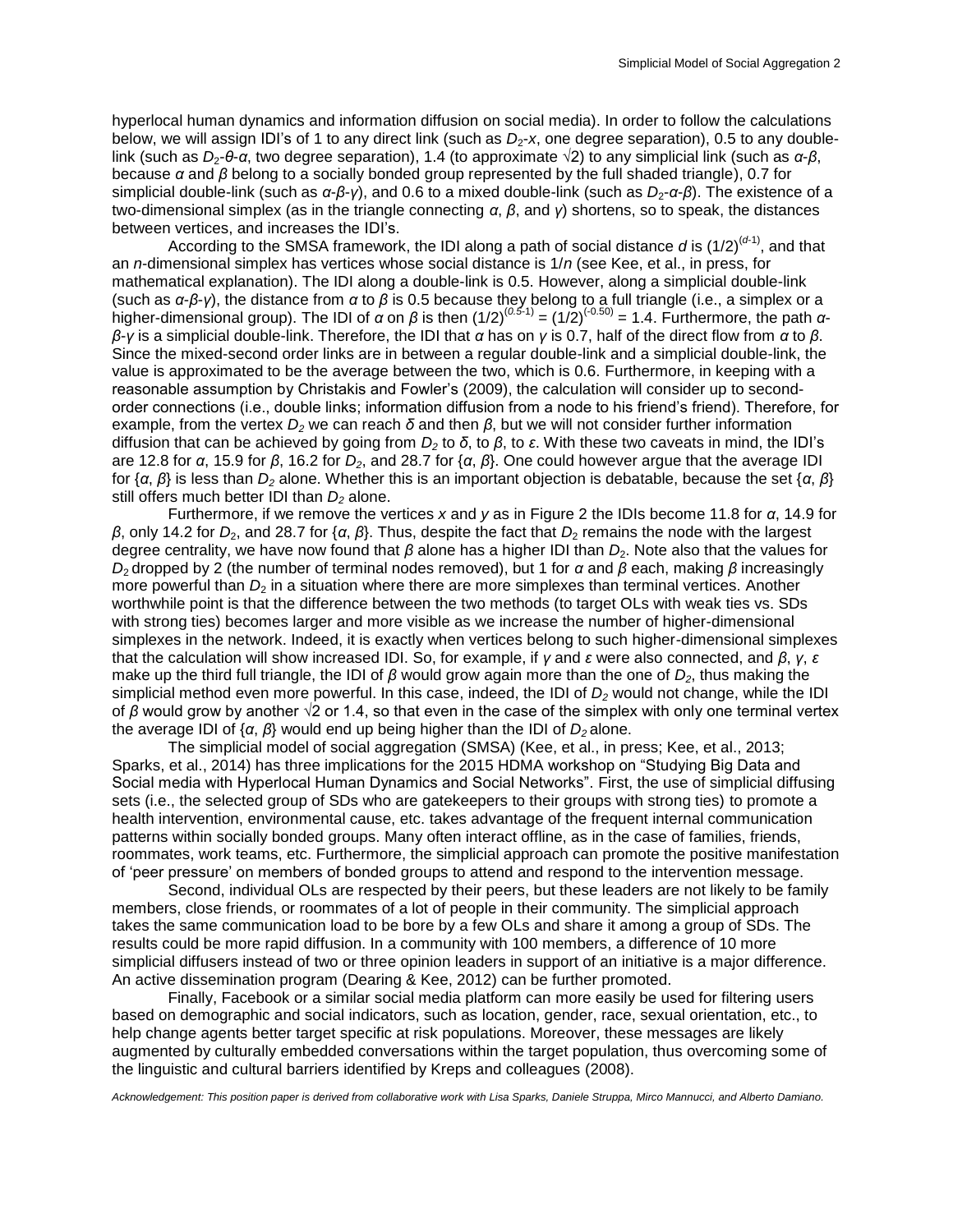## References

- <span id="page-2-12"></span>Christakis, N. A., & Fowler, J. H. (2009). *Connected: The surprising power of our social networks and how they shape our lives*. New York: Back Bay Books.
- <span id="page-2-13"></span>Dearing, J. W., & Kee, K. F. (2012). Historical roots of dissemination and implementation science. In R. C. Brownson, G. A. Colditz & E. K. Proctor (Eds.), *Dissemination and implementation research in health: Translating science to practice* (pp. 55-71). New York: Oxford University Press.
- <span id="page-2-4"></span>Diani, M. (2011). Social movemens and collective action. In J. Scott & P. J. Carrington (Eds.), *The SAGE handbook of social network analysis* (pp. 223-235). Thousand Oaks, CA: Sage.
- <span id="page-2-9"></span><span id="page-2-5"></span>Faridi, S. (2002). The facet ideal of a simplicial complex. *Manuscripta Mathematica, 109*, 159-174.
- Gladwell, M. (2010, October 4). Small change: Why the revolution will not be tweeted. *The New Yorker, 4,* 42-49.
- <span id="page-2-6"></span>Kee, K. F., Sparks, L., Struppa, D. C., Mannucci, M., & Damiano, A. (in press). Information diffusion, Facebook clusters, and the simplicial model of social aggregation: A computational simulation of simplicial diffusers for community health interventions. *Health Communication*.
- <span id="page-2-7"></span>Kee, K. F., Sparks, L., Struppa, D. C., & Mannucci, M. A. (2013). Social groups, social media, and higher dimensional social structures: A simplicial model of social aggregation for computational communication research. *Communication Quarterly, 61*, 35-58. doi: 10.1080/01463373.2012.719566
- <span id="page-2-14"></span>Kreps, G. L., Neuhauser, L., Sparks, L., & Villagran, M. (2008). Translational community-based health communication interventions to promote cancer prevention and control for vulnerable audiences *Patient Education & Counseling, 71*, 315-350.
- <span id="page-2-1"></span>Kurpius, D. D., Metzgar, E. T., & Rowley, K. M. (2010). Sustaining hyperlocal media: In search of funding models. *Journalism Studies, 11*, 359-376.
- <span id="page-2-0"></span>Metzgar, E. T., Kurpius, D. D., & Rowley, K. M. (2011). Defining hyperlocal media: Proposing a framework for discussion. *New Media & Society*, 1461444810385095.
- <span id="page-2-10"></span>Munkres, J. R. (1984). *Elements of algebraic topology*. Menlo Park, CA: Addison-Wesley Publishing Company.
- <span id="page-2-3"></span>Rogers, E. M. (2003). *Diffusion of innovations* (5th ed.). New York: Free Press.
- <span id="page-2-2"></span>Shirky, C. (2009). *Here comes everybody: The power of organizing without organizations*. New York: Penguim
- <span id="page-2-8"></span>Sparks, L., Kee, K. F., & Struppa, D. C. (2014). Social aggregates. In T. L. Thompson (Ed.), *Sage encyclopedia of health communication, 3* (pp. 1272-1274). Thousand Oaks, CA: Sage.
- <span id="page-2-11"></span>Valente, T. W., & Pumpuang, P. (2007). Identifying opinion leaders to promote behavior change. *Health Education & Behavior, 34*, 881-896.